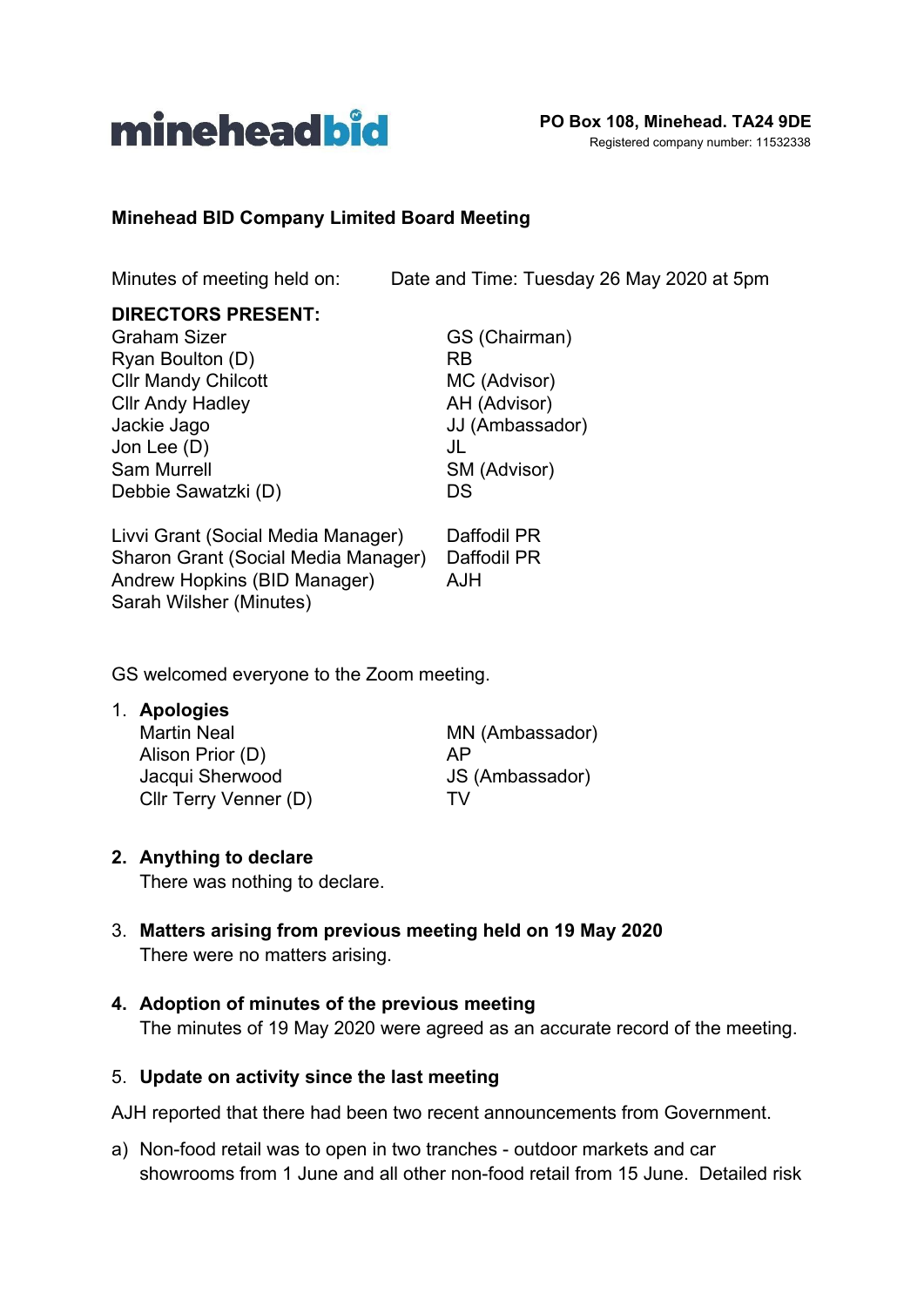assessments were required and there was a need to look at what this would mean for each business.

- b) Government had allocated £50 million of European money to local authorities to support their local high streets with re-opening (The Reopening High Streets Safely Fund). The money would support a range of practical safety measures, such as new signs, street markings, temporary barriers, as well as running local marketing campaigns. £140,000 was to go to Somerset West and Taunton Council (SWT). AJH would be meeting with SWT on 27 May to discuss how this funding would be spent.
- c) Minehead BID had also gone live with a £50 voucher scheme to independent businesses within the BID area in order to help them re-open their businesses. The voucher could be spent on signage and protective screens and could only be used at Active Signs and Print, is OK Designs, Park Lane Interiors and Simply Blinds and Curtains.

The meeting agreed that it would get busier in terms of what would need to be done to safely trade.

- d) Central Government had also allocated £6.1 million to BIDs across England to spend on projects that would help their local economies through the financial uncertainty caused by the coronavirus lockdown. Minehead BID was due to receive £6,000 to £10,000.
- e) Minehead Town Council also held a funding pot of £10,000 for Covid-19 response. The Council were willing to work with the BID and GS and AJH would be meeting Cllr Paul Bolton with TV and the Town Clerk on 28 May to discuss possible funding projects.

### **5. Discussion on last week and plans for re-opening**

AJH asked where the areas for concern and the pinch points were within the town, so that he could report these issues to the SWT meeting tomorrow.

The meeting agreed that the pinch points were along the Parade outside WH Smiths and Greggs, and in respect of the farmers market there was a potential pavement blockage outside Santander. It was agreed that to relieve these areas on-street parking on that side of The Parade could be removed which would create a wider pedestrian walkway.

Generally inside the retail outlets currently open shoppers were following the 2m social distancing markers, however people had seen a lot of people mingling and congregating outside The Co-op when waiting to go in to the shop or post office, rather than queuing in orderly lines and there were people who followed social distancing and those that didn't. People were also grouped outside Glenmore Bakery. There was also the problem of people queuing and standing close to the entrances of nearby shops, thereby effectively blocking access to them.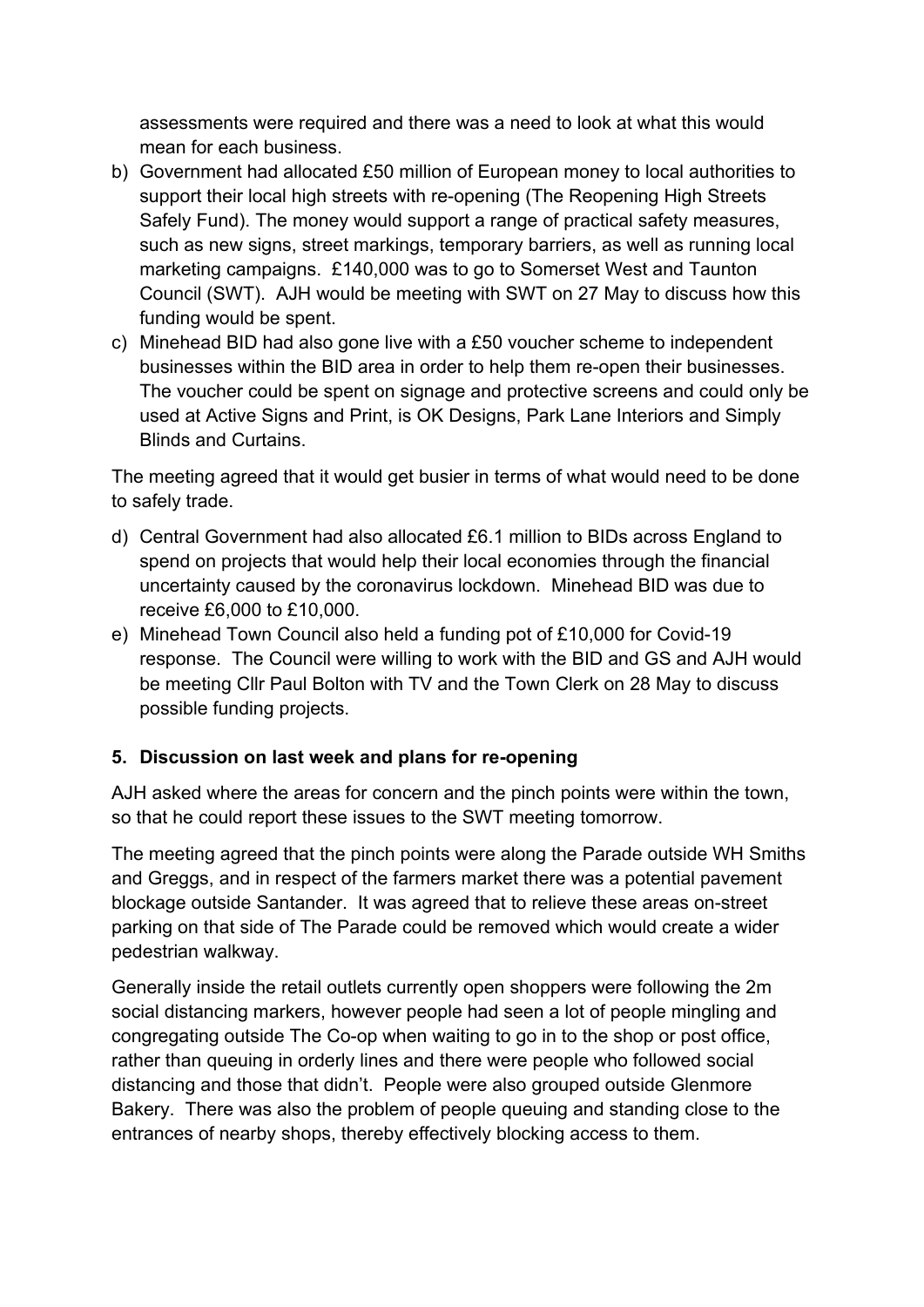It was felt that barriers were needed to make orderly queues. However, there was a concern that although barriers could be used to make queues, there still needed to be extra space on the pavement for people to walk past the queues safely, ie at a distance of 2m.

MC was concerned that there would be clutter near and on the highway with the extra signage produced. GS explained that Active Signs had made posters capable of being wrapped around bollards and lampposts in order to reduce the number of extra A-boards, signs, etc.

RB expressed concern with the number of people not forming orderly 2m distanced queues and asked if PCSOs could be asked to provide assistance. AJH reported that he was looking into employing street wardens for the main shopping streets, on 15 June particularly, in order to provide guidance and instruction and to help manage any issues and problems that may arise. JJ and AH voiced their agreement with street wardens being used and GS added that it was hoped funding from Government could be used to fund these roles.

MC was concerned with the narrow pavements in Friday Street, but JL stated that due to the nature of the businesses in Friday Street, such as hairdressers and barbers, this area was unlikely to get too busy.

Sharon and Livvi said that all retailers needed to work together and to sort out any issues to their mutual benefit.

It was noted that all businesses needed to undertake risk assessments before they could safely open. DS said that advice on doing a risk assessment correctly needed to be provided by BID. AJH said that guidance would be provided on the website. JL added that there was a risk assessment template on the Government website which could be adapted and tailored to suit a particular business.

# **6. Marketing Plans**

RB reported that an email had been sent to all Directors in respect of the Marketing Plans and the use of the £10,000 BID emergency fund for re-opening. In this respect he had been looking further into the Minehead Gift Card Scheme and had received a quote for £7,000. The aim was to encompass all businesses within Minehead into the scheme. The BID would be responsible for the marketing and look and design and branding of the card whilst the Company would do the rest. There was an initial up front set up fee and then phased funding over the year of the contract. DS and MC expressed their approval for the gift card. AH said that in the documentation it said that the set-up fee was £7,000 and there would be a monthly fixed cost of £350. This differed from what RB had been told. He would seek clarification.

AJH advised that SWT were looking at instigating the Shopappy scheme, whereby products could be purchased via an app and picked up using click and collect or via a delivery service. SWT would subsidise the scheme in the first instance and then it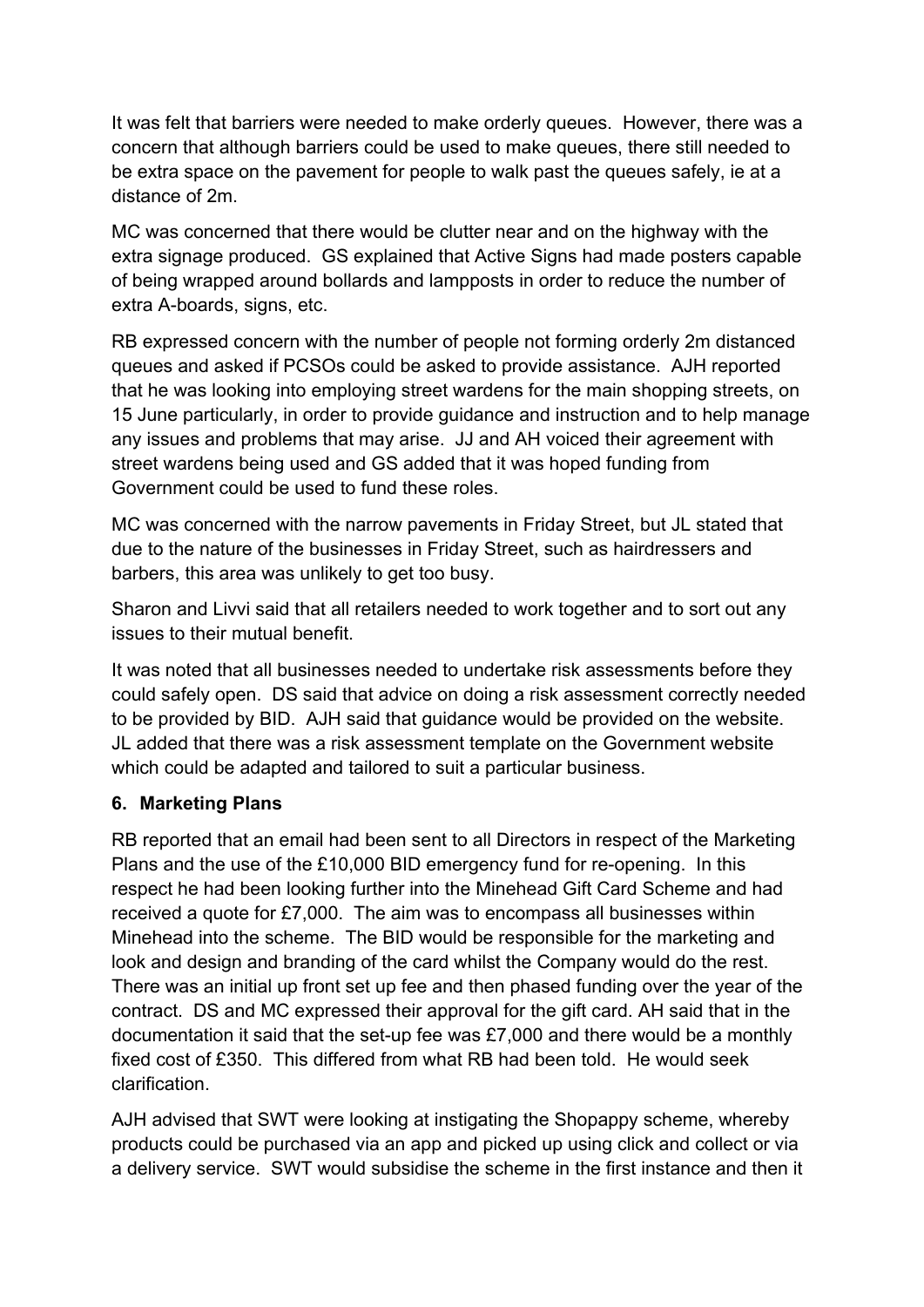would become a chargeable service. There was not a conflict between Shopappy and the Minehead gift card schemes. Shopappy ran different schemes for different products whilst the gift card could be purchased for anyone's use on products available in participating retailers in Minehead.

In order to reach all residents in Minehead - both those who are IT literate and those who do not use the Internet it was agreed that the marketing campaign should work in both camps. A directory of all businesses – a printed version of what could be found on the website or social media – would be produced indicating which businesses were open. 7,000 copies would be printed and then circulated by Royal Mail. The cost of this was included in the budget as outlined earlier in the year. The directory would run in conjunction with the advertising campaign in the West Somerset Free Press.

Sharon and LIvvi suggested that a Minehead shopping map be included with the directory. GS pointed out that the Minehead Shopping Guide, which raised money for the MIC, was already a local publication and he was concerned that another similar publication would erode the strength of the shopping guide.

Sharon and LIvvi reported that to date their engagement with BID members had been good and had achieved positive comments. They were looking after Visit Minehead's Facebook and Instagram accounts, whilst AJH was responsible for updates on Twitter. Their recent Facebook post about Minehead looking forward to seeing everyone again, but that the present time was not the right time for visitors, had been well received and shared. They were currently asking for peoples' photos of Minehead.

# **7. AOB**

# **Bank Holiday Weekend in Minehead**

AH and JL reported that there had been no problems on North Hill and JL added that the seafront had been quiet when he had frequented this part of the town both early and late in the day.

SM reported that it was believed that the barrier of Warren Road car park had been closed by Butlins, which had led to cars entering the car park via the exit. The decision was therefore taken by SWT on Wednesday, 20 May to open the barrier so that the car park could be used properly. There were concerns that camper and transit vans would park and stay for the night or longer, but this had not transpired. If vehicles did stay overnight this should be reported on SWT's Coronavirus helpline. GS advised that the car park at Quay West had two designated campervan parking spaces.

GS stated that the seafront had been busy during the day. Warren Road car park had been very full but there had been no campervans. Twenty to thirty motorbikes had arrived during the day and there had been about 100 people about at any one time. The harbour and Culvercliffe had not been too busy.